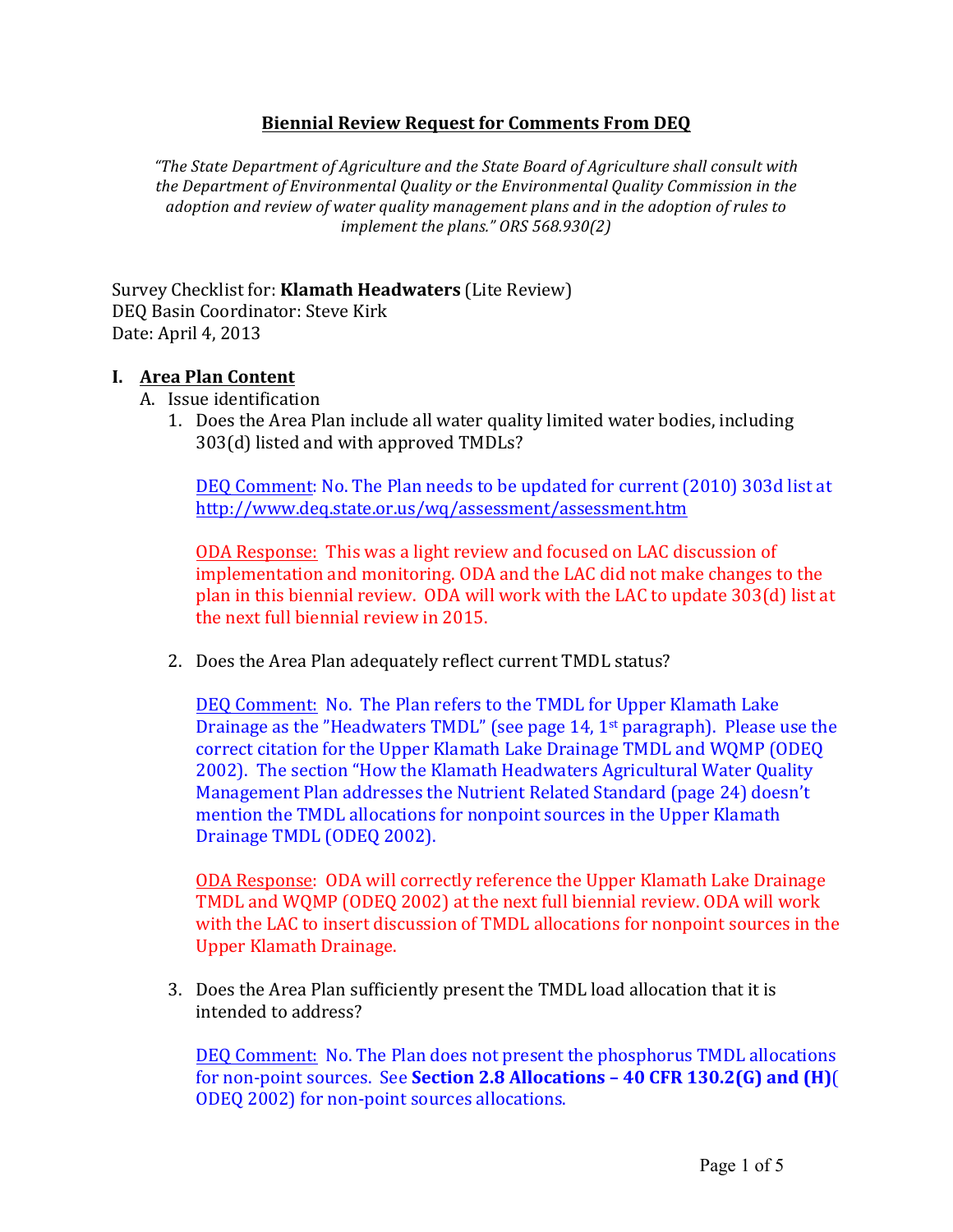ODA Response: ODA will work with the LAC to present the correct TMDL nonpoint source allocations in the 2015 biennial review.

4. Does the Area Plan adequately include items from applicable Groundwater Management Area Action Plans?

DEQ Comment: N/A

5. Does the Area Plan present the requirements of Coastal Zone Management Act applicable to agriculture?

DEQ Comment: N/A

6. Does the Area Plan include sufficient items from the State of Oregon; Pesticide Management Plan for Water Quality Protection?

DEQ Comment: No.

ODA Response: ODA will work with the LAC to insert this information into the Plan at the next full biennial review in 2015.

7. Does the Area Plan sufficiently address the needs in drinking water source areas related to agricultural pollution sources within the geographic area of the plan?

DEQ Comment: No.

ODA Response: ODA will work with the LAC to incorporate information from DEQ regarding drinking water source areas and potential contaminants from agriculture in the Management Area.

- B. Goals and Objectives:
	- 1. Do the goals and objectives of the Area Plan clearly state that the purpose of the Area Plan is to prevent and control water pollution and to meet and water quality standards?

DEQ Comment: Yes, page 15. However, the Plan does not clearly state that the Plan is designed to achieving TMDL allocations. How can the Plan be considered a TMDL implementation plan without this critical goal? Please see the attached comment letter dated March 16, 2011. The Plan is unclear how compliance with water quality standards and TMDL allocations would be determined.

ODA Response: OAR 603-090-0030 (1) states that "An area plan shall include ... a statement that the goal of the area plan is to prevent and control water pollution from agricultural activities and soil erosion and to achieve applicable water quality standards." As noted on page 23 of the Plan, ODA is a Designated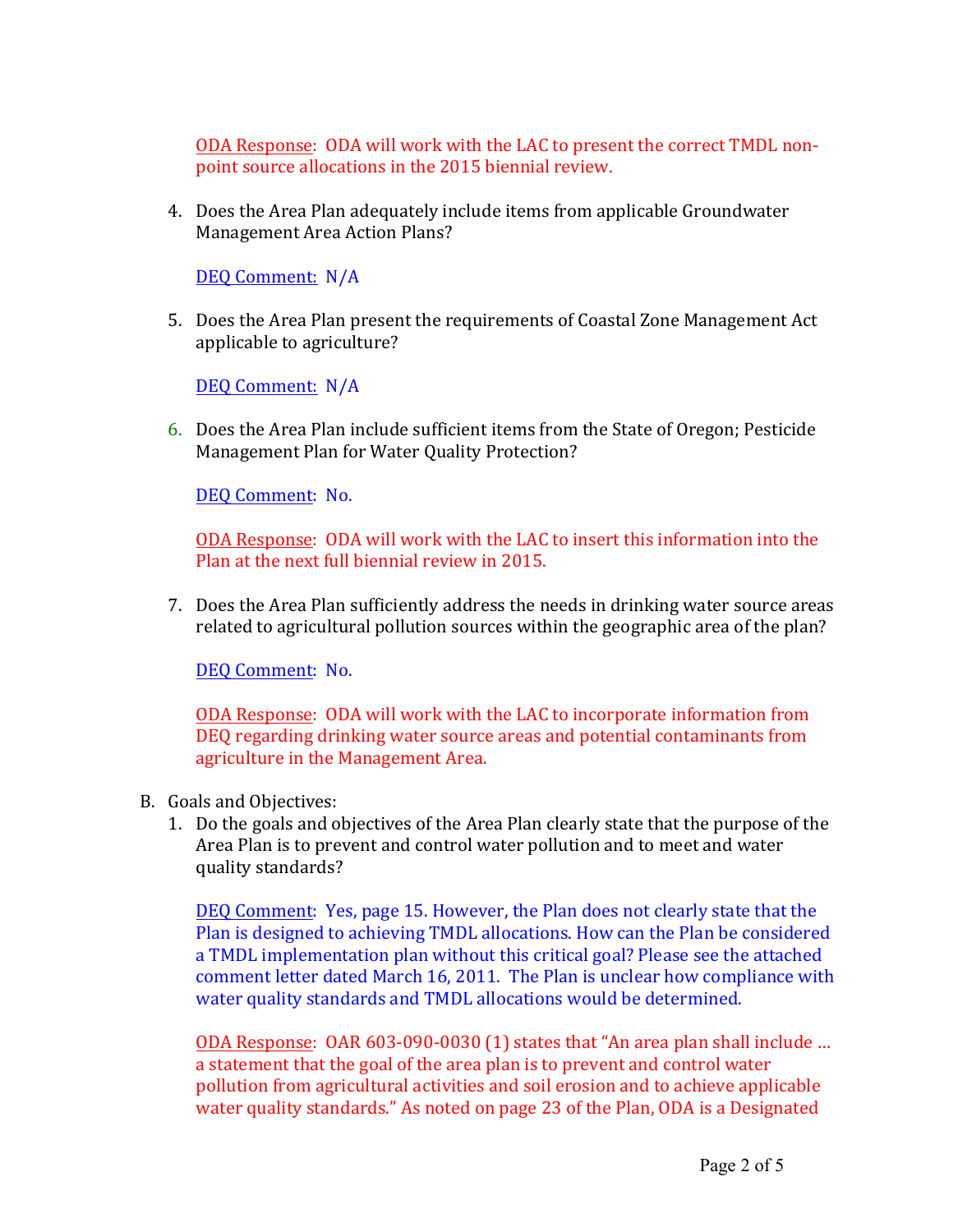Management Agency (DMA), and as such is responsible for ensuring this Plan is adequate to achieve agriculture's nonpoint source TMDL allocations. ODA will work with the LAC to clarify how the Plan is intended to meet agriculture's TMDL responsibilities. ODA and the LAC will also discuss and insert measureable objectives and timelines to the Plan in 2015.

2. Does the Area Plan include clear and measurable objectives that are designed to meet water quality standards and TMDL load allocations?

DEQ Comment: No.

ODA Response: ODA will work with the LAC to develop these and insert them into the Plan in 2015. Proposed formatting for this was presented at the May 2013 meeting. Information regarding current monitoring, Focus Areas, and Strategic Implementation Areas will be added.

- C. Strategies to Meet Water Quality Goals and Track Progress
	- 1. Are geographic and/or water quality issue priorities listed in the Area Plan consistent with TMDL and GWMA priorities?

DEQ Comment: No. The Plan does not mention how fertilizer applications will be controlled to limit impacts to water quality.

ODA Response: Language will be proposed for inclusion in the 2015 Plan that clearly discusses fertilizer application.

2. Are geographic scales and implementation actions identified in the Area Plan appropriate to track implementation, progress, and effectiveness?

DEQ Comment: No. The implementation actions are not tied to a geographic scale, so tracking progress and effectiveness would be problematic. Priority areas are not identified in the Plan.

ODA Response: Information regarding Focus Areas and Strategic Implementation Areas will be added to the Plan in 2015.

3. If applicable, is the Watershed Approach Action Plan addressed?

DEQ Comment: N/A. The Klamath Basin Watershed Approach Action Plan is under development.

4. Does the Area Plan provide sound evidence or reasons why implementation actions could lead to pollution reduction? If some of the implementation actions are not consistent with TMDL and other WQ goals, explain why those practices do not contribute toward meeting those WQ goals.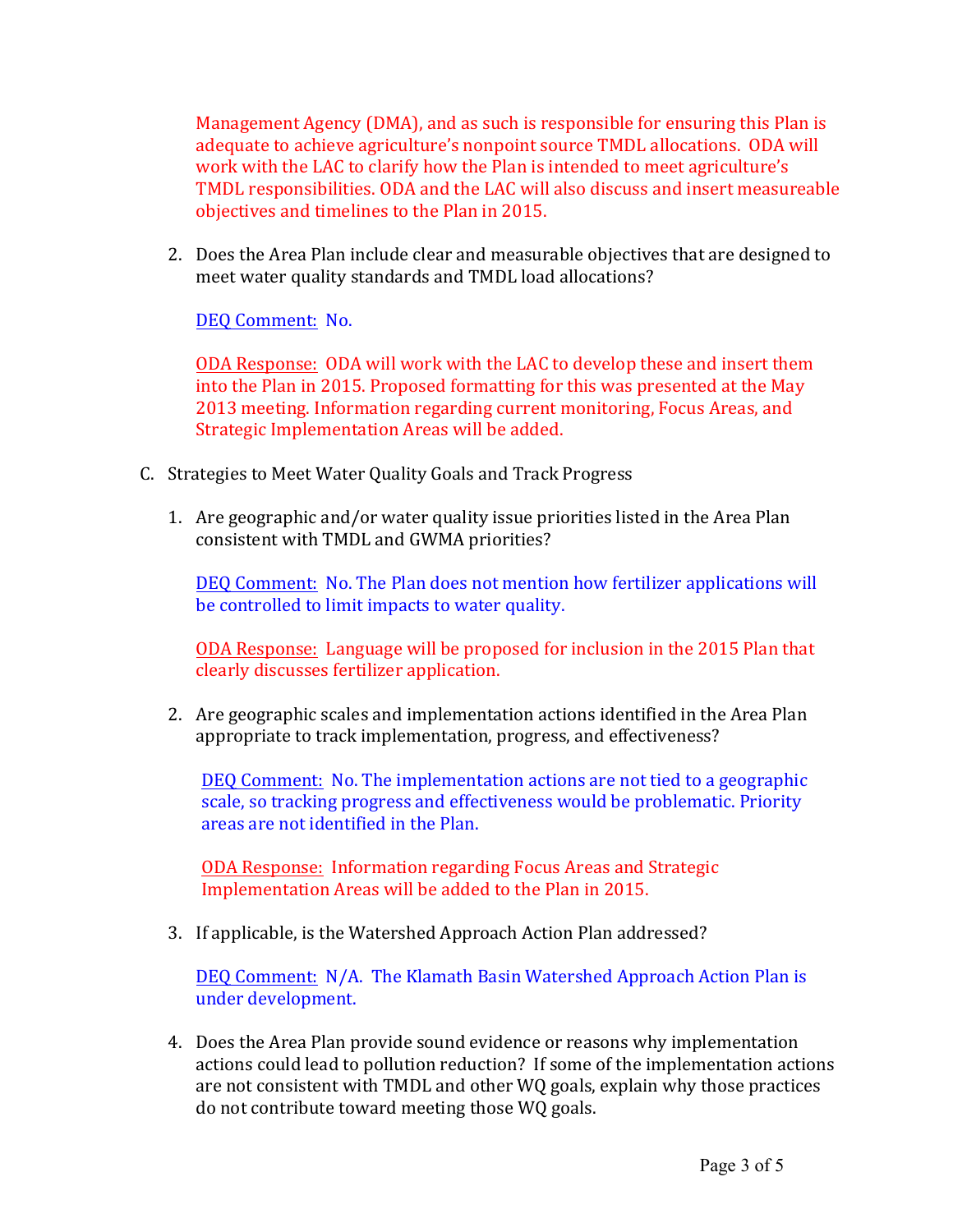DEQ Comment: In general, the implementation BMPs follow recognized practices with the exception of fertilizer management as mentioned above.

5. Does the Area Plan include timelines, schedules, and measurable milestones that are consistent with the TMDL WQMP?

DEQ Comment: No. The Plan should include timelines, schedules and measurable milestones as required by OAR-340-042 (http://arcweb.sos.state.or.us/pages/rules/oars\_300/oar\_340/340\_042.html).

ODA Response: ODA will work with the LAC to add measureable objectives and timelines to the Plan in 2015.

6. Is monitoring adequate to determine whether progress is being made to achieve the goals of the plan? If no, are monitoring needs identified and is there a strategy to meet those needs?

DEQ Comment: It appears that monitoring for implementation of the Plan is adequate but monitoring for effectiveness of the Plan to achieve water quality standards and achieve TMDL allocations is lacking.

ODA Response: Information on current monitoring efforts will be included in the 2015 Plan. In addition, Focus Areas will serve as a monitoring tool to track implementation/effectiveness of the Plan.

## **II. Implementation/evaluation**

A. Are voluntary efforts sufficient to implement the Area Plan or are additional incentives needed to increase the rate of participation?

DEQ Comment: Given the controversy over water quality issues in the Upper Klamath Basin, voluntary participation may not be adequate assurance that the Plan will be successfully implemented.

ODA Response: The Klamath SWCD is planning to begin a Focus Area in the Klamath Headwaters in 2015. Significant funding for AgWQ restoration could become available soon. OWEB is currently concentrating SIP funds in the Klamath Headwaters. These efforts are likely to improve the extent and success of voluntary efforts to improve AgWQ.

B. Are milestones and timelines established for Area Plans achieving the goal of the Program?